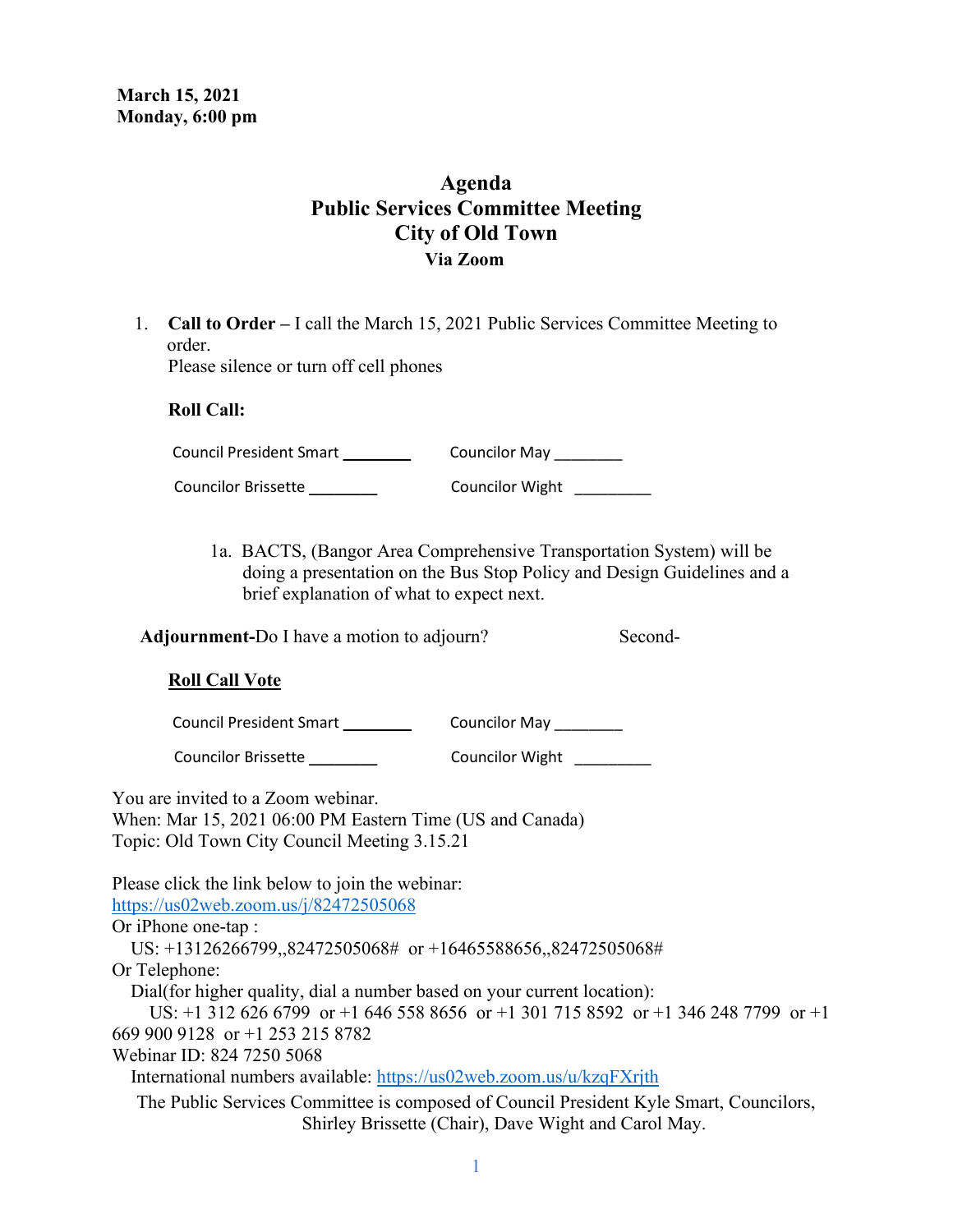March 15, 2021 -immediately following Public Services Committee Meeting

## **Agenda Administrative Services Committee Meeting City of Old Town Via Zoom (see information below)**

**Call to Order –** I call the March 01, 2021 Administrative Services Committee to order.

Please silence or turn off cell phones

## **Roll Call:**

Council President Smart \_\_\_\_\_\_\_\_\_\_\_\_\_ Councilor Peterson \_\_\_\_\_\_\_\_ Councilor Brissette \_\_\_\_\_\_\_\_ Councilor McLeod\_\_\_\_\_\_\_\_\_

### **Real Estate:**

- 1. The Old Town City Council will discuss the approval of an official flag design to represent the City of Old Town. The flag was planned, voted on and designed by students, staff of RSU #34, residents of Old Town and surrounding areas that make up the school district.
- 2. The Old Town City Council will discuss the acceptance of a donation to the Old Town Animal Orphanage and a recognition be made of a family member on display at the orphanage in honor of the donation.
- 3. The City Council will consider the sale of a piece of a property as shown on Assessor's Map 26, Lot 242-A to Jolene, Hany & Devin Maynard of 61 Fifth Street in the amount of \$7700.00. The Maynard's will be responsible for the surveying, deed description, the recording of the deed, any legal expenses and for any and all other cost associated with this transaction. (Attachments  $A \& B$ )

Adjournment- Do I have a motion to adjourn? Second-

## **Roll Call Vote**

| <b>Council President Smart</b> | Councilor Peterson      |
|--------------------------------|-------------------------|
| Councilor Brissette            | <b>Councilor McLeod</b> |

The Administrative Services Committee is composed Council President Kyle Smart and Councilors Stan Peterson (Chair), Shirley Brissette, and Linda McLeod

.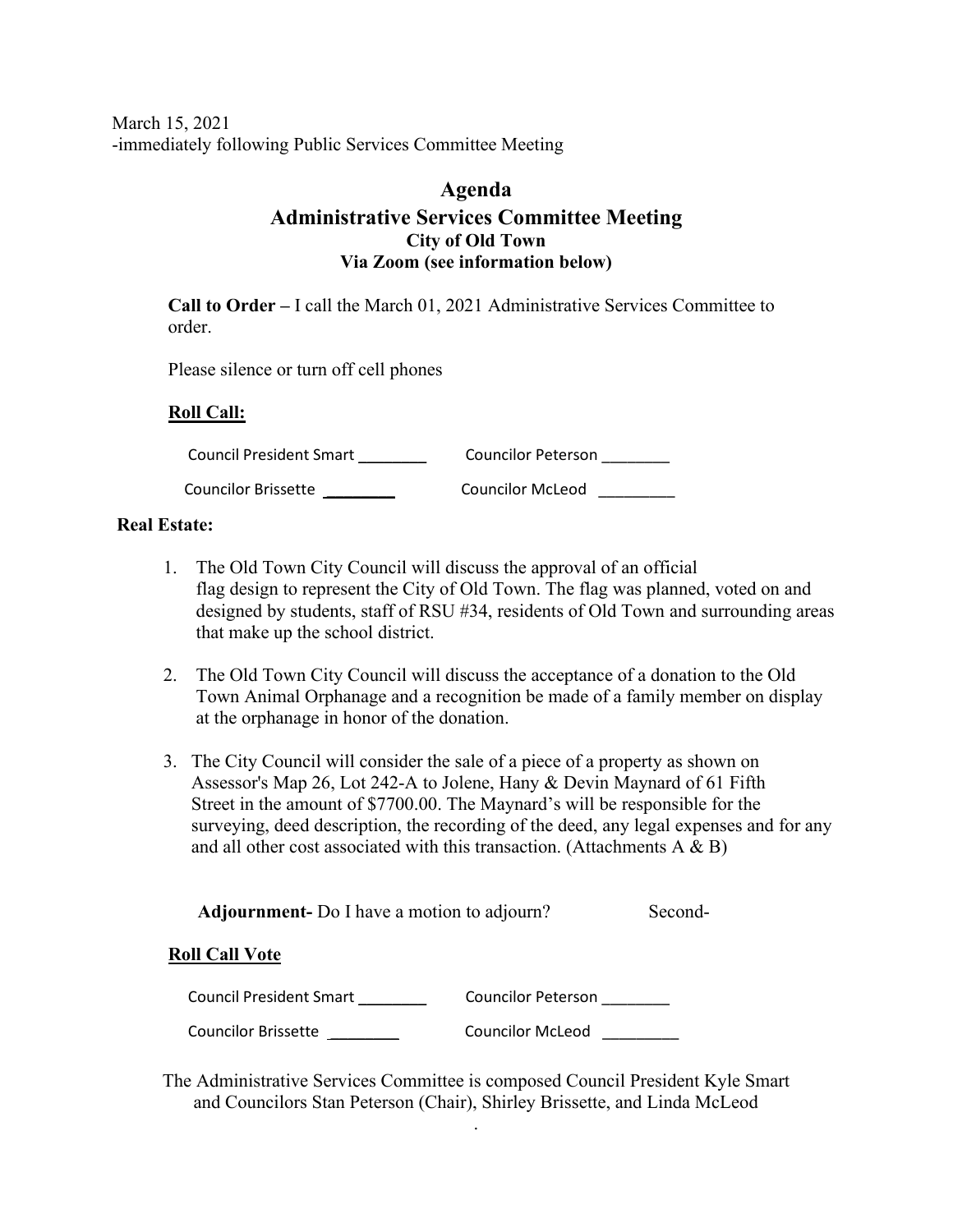Monday March 15, 2021 -immediately following the Administrative Services meeting

# Agenda **Finance Committee Meeting ONLINE MEETING VIA ZOOM** Old Town, Me.

1. **Call to Order –** I call the March 15, 2021 Finance Committee Meeting to order.

Please silence or turn off cell phones

#### **Roll Call**

Council President Smart \_\_\_\_\_\_\_\_\_\_\_\_\_\_\_\_\_\_ Councilor May \_\_\_\_\_\_\_\_\_\_

Councilor McLeod \_\_\_\_\_\_\_\_ Councilor Folster\_\_\_\_\_\_\_\_\_

- 2. **Finance: Items, a, b, c, d & e.** 
	- **2a**. Danielle Berube, Finance Director, will update the Committee on the February 2021 Financials.
	- **2b**. Danielle Berube, Finance Director, will update the Committee on the 2021-2022, Fiscal year budget.
	- **2c.** John Rouleau, Director of Public Works will discuss a paving quote from Northeast Paving. (Quote attached)
	- **2d**. Bill Mayo, City Manager will update the Committee on the downtown traffic signals. ( see attached items labeled 2d

The Finance Committee is composed of Council President Smart, Councilors, Carol May (Chair), Tim Folster, Linda Mcleod.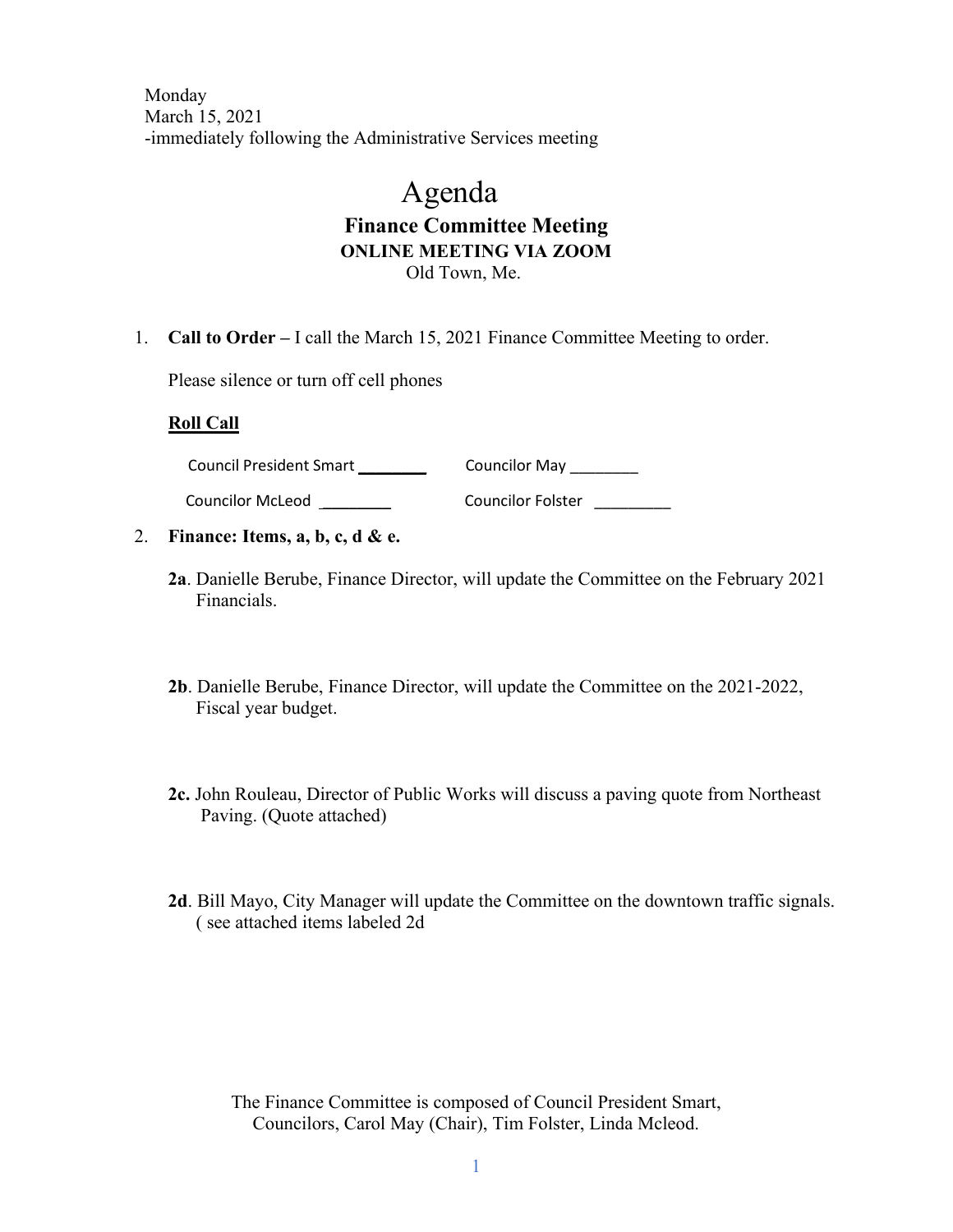**2e.** EJ Roach, Director of Economic and Community Development, will discuss a funding request in the amount of  $\qquad$  \$19,250  $\qquad$  for improvements to City property located at 160 Center Street. Improvements to this building will accommodate the next phase of bringing fiber internet to the City. Funds will come from Account #  $\blacksquare$ 

Estimated cost breakdown:

 New Service Panel \$ 1200 New sump pump and back up pump \$800 Removal and disposal of light ballasts \$1,4000 Removal of celling in basement and new lights installed \$2800 Removal of remaining carpet \$500 Side Door Replaced \$2500 Rear Door Replaced \$2500 New Heating & Cooling System (Heat pump) \$4800 Miscellaneous \$1,000 Contingency \$1,750

**Adjournment-** Do I have a motion to adjourn? Second-

## **Roll Call Vote**

Council President Smart \_\_\_\_\_\_\_\_\_\_\_\_\_ Councilor May \_\_\_\_\_\_\_\_

Councilor McLeod \_\_\_\_\_\_\_\_ Councilor Folster\_\_\_\_\_\_\_\_\_

The Finance Committee is composed of Council President Smart, Councilors, Carol May (Chair), Tim Folster, Linda Mcleod.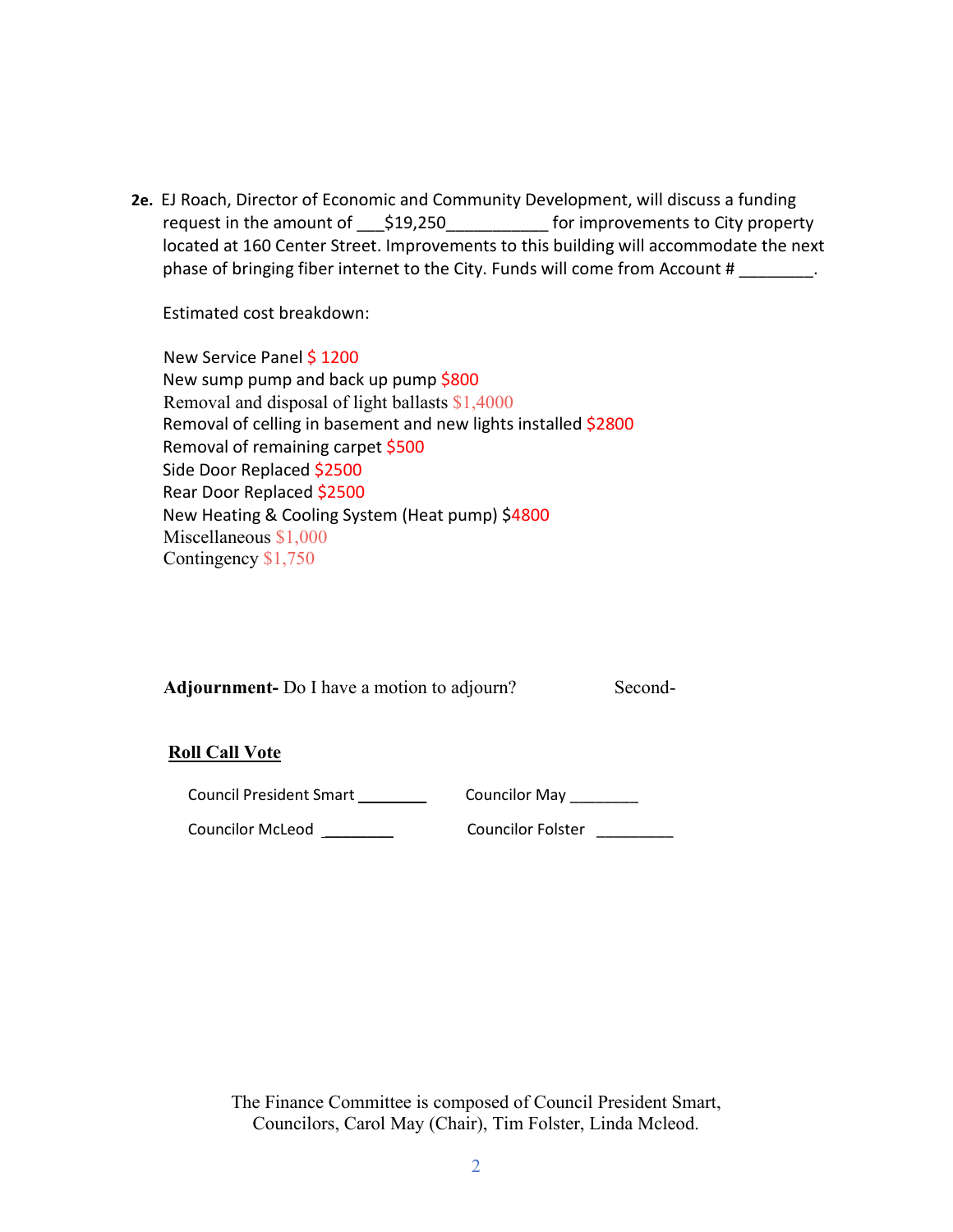Monday March 15, 2021 -immediately following Finance Committee Meeting.

## **Agenda Special Council Meeting ONLINE MEETING VIA ZOOM** City of Old Town

## **I. Call to Order**

Please turn off or silence cell phones

- **II. Flag Salute**
- **III.** Roll Call:

| Council President Smart |  |
|-------------------------|--|
| Councilor May           |  |
| Councilor Folster       |  |
| Councilor McLeod        |  |

 Council President Smart\_\_\_\_\_\_\_ Councilor Brissette\_\_\_\_\_\_\_\_\_ Councilor May \_\_\_\_\_\_\_ Councilor Peterson\_\_\_\_\_\_\_\_\_\_\_\_ Councilor Wight \_\_\_\_\_\_\_\_

## **IV. Approval of the Minutes**

March 01, 2021 Regular Council Meeting Minutes.

Roll Call Vote:

| Council President Smart | <b>Councilor Brissette</b> |
|-------------------------|----------------------------|
| Councilor May           | Councilor Peterson         |
| Councilor Folster       | Councilor Wight            |
| Councilor McLeod        |                            |

## **V. Petitions, Communications, and Citizens' Requests**

- **VI. Reports**
	- **A. Council President**

 **Standing Committees – Administrative Services, Economic Development, Finance Services and Public Services**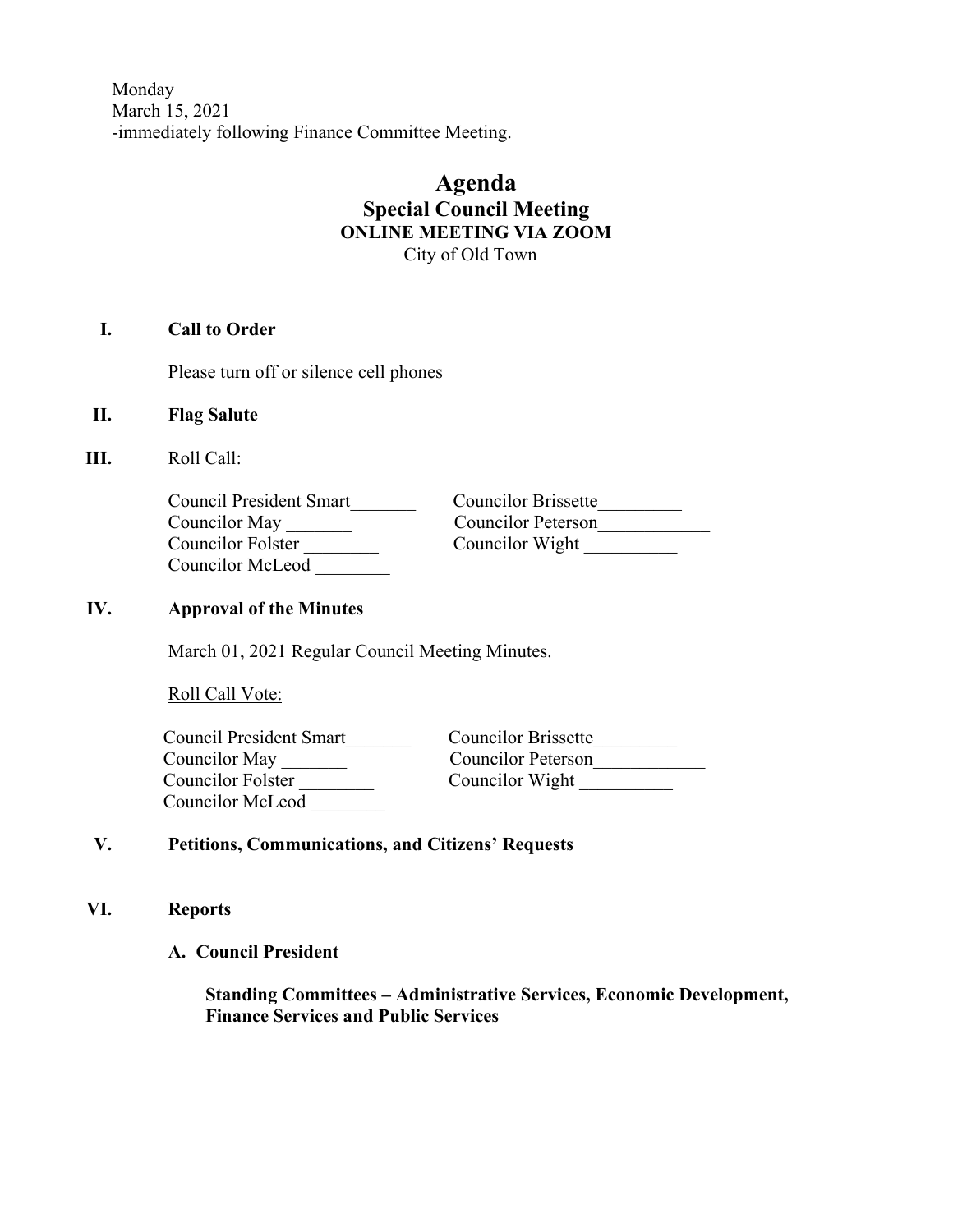- **B. City Councilors**
- **C. City Attorney**
- **D. Special Committees**
- **E. City Manager**

### **VII. Consent Agenda**

1. The City Council will consider approval of an application from the United Baptist Church, for a Minor Special Event Permit for Church Easter Sunrise Service held in the Riverfront Park.

 **Suggested motion:** Resolved, the Old Town City Council hereby approves an Application from the United Baptist Church (Scott Benner) for a Minor Special Event Permit (50 or less people) to take place April 04, 2021 @ 6:15 am for Church Easter Sunrise Service held in The Riverfront Park and to waive the Permit fee.

2. The City Council will consider approval of an application for a Major Event Permit for a Pinning ceremony for graduating EMCC Nursing students to be held at Dewitt Field / Old Town Municipal Airport.

 **Suggested motion:** Resolved, the Old Town City Council hereby approves an a application for a Major Event Permit for a Pinning ceremony for EMCC Nursing graduating Students on May 08, 2021 to be at Dewitt Field/ Old Town Municipal Airport and to further waive the permit fee. All CDC guidelines will be followed and any expenses for the Ceremony will be covered by EMCC staff and students.

#### *Councilor Wight*

Roll Call Vote:

Council President Smart<br>
Councilor Brissette<br>
Councilor Peterson Councilor Folster \_\_\_\_\_\_\_\_ Councilor Wight \_\_\_\_\_\_\_\_\_\_ Councilor McLeod \_\_\_\_\_\_\_\_

Councilor Peterson

## **VIII. Public Hearings and Second Reading of Ordinances**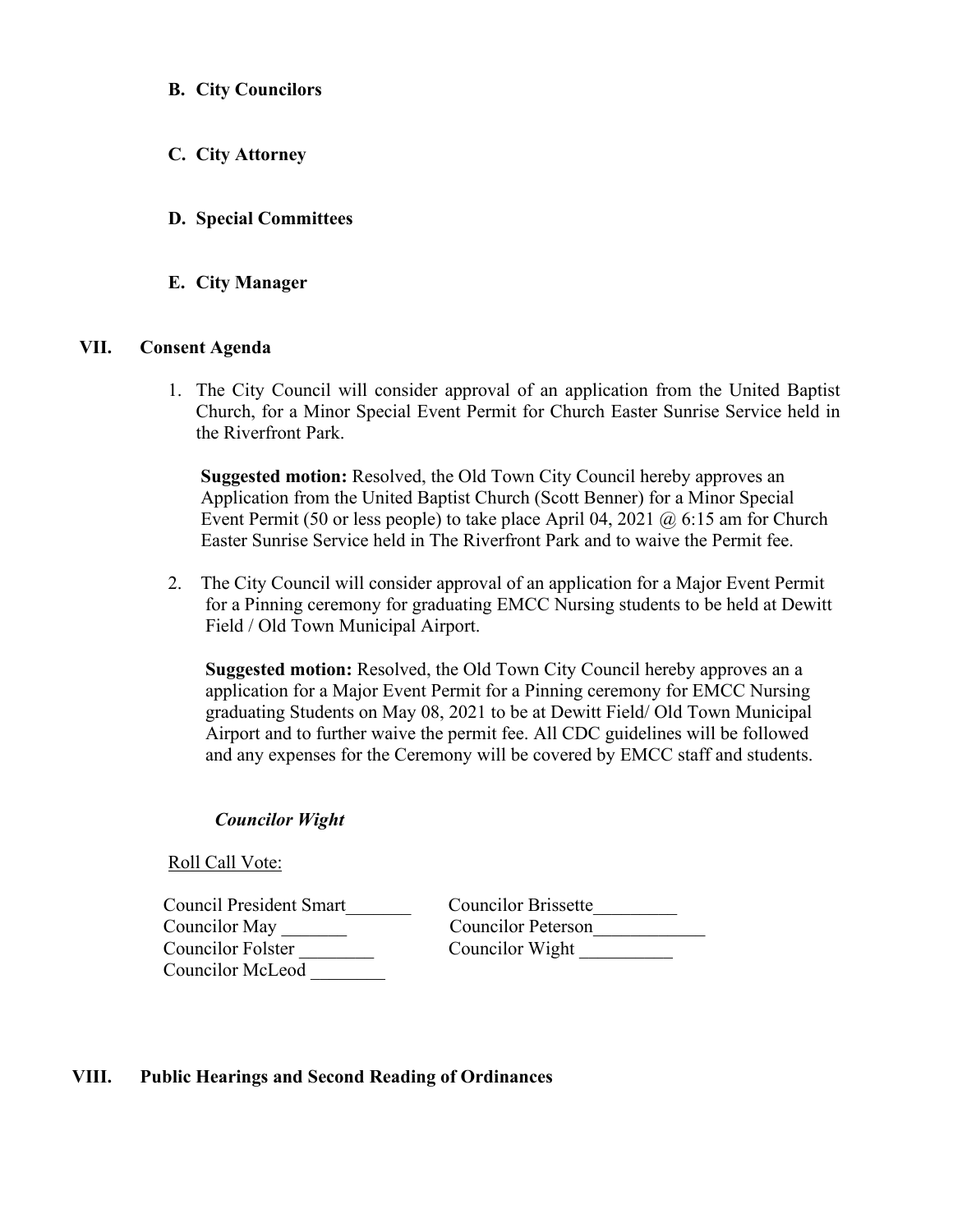## **IX. Old Business**

### **X. New Business:**

1. The City council will consider authorizing Bill Mayo, City Manager to sign the cell tower agreement with American Tower.

 **Suggested motion:** The City Council authorizes Bill Mayo to sign the cell tower agreement with American Tower.

*Councilor Brissette*

## Roll Call Vote:

| Council President Smart | <b>Councilor Brissette</b> |
|-------------------------|----------------------------|
| Councilor May           | Councilor Peterson         |
| Councilor Folster       | Councilor Wight            |
| Councilor McLeod        |                            |

2. The Old Town City Council will consider going into Executive Session, pursuant to Title 1, M.R.S.A., §405(6)(A), for the purpose of discussing an Economic Development matter.

**Suggested motion**: Resolved, the Old Town City Council hereby approves going into Executive Session, pursuant to Title 1, M.R.S.A., §405(6)(A), for the purpose of discussing an Economic Development matter.

*Councilor Peterson*

Roll Call Vote:

| Council President Smart | <b>Councilor Brissette</b> |
|-------------------------|----------------------------|
| Councilor May           | Councilor Peterson         |
| Councilor Folster       | Councilor Wight            |
| Councilor McLeod        |                            |